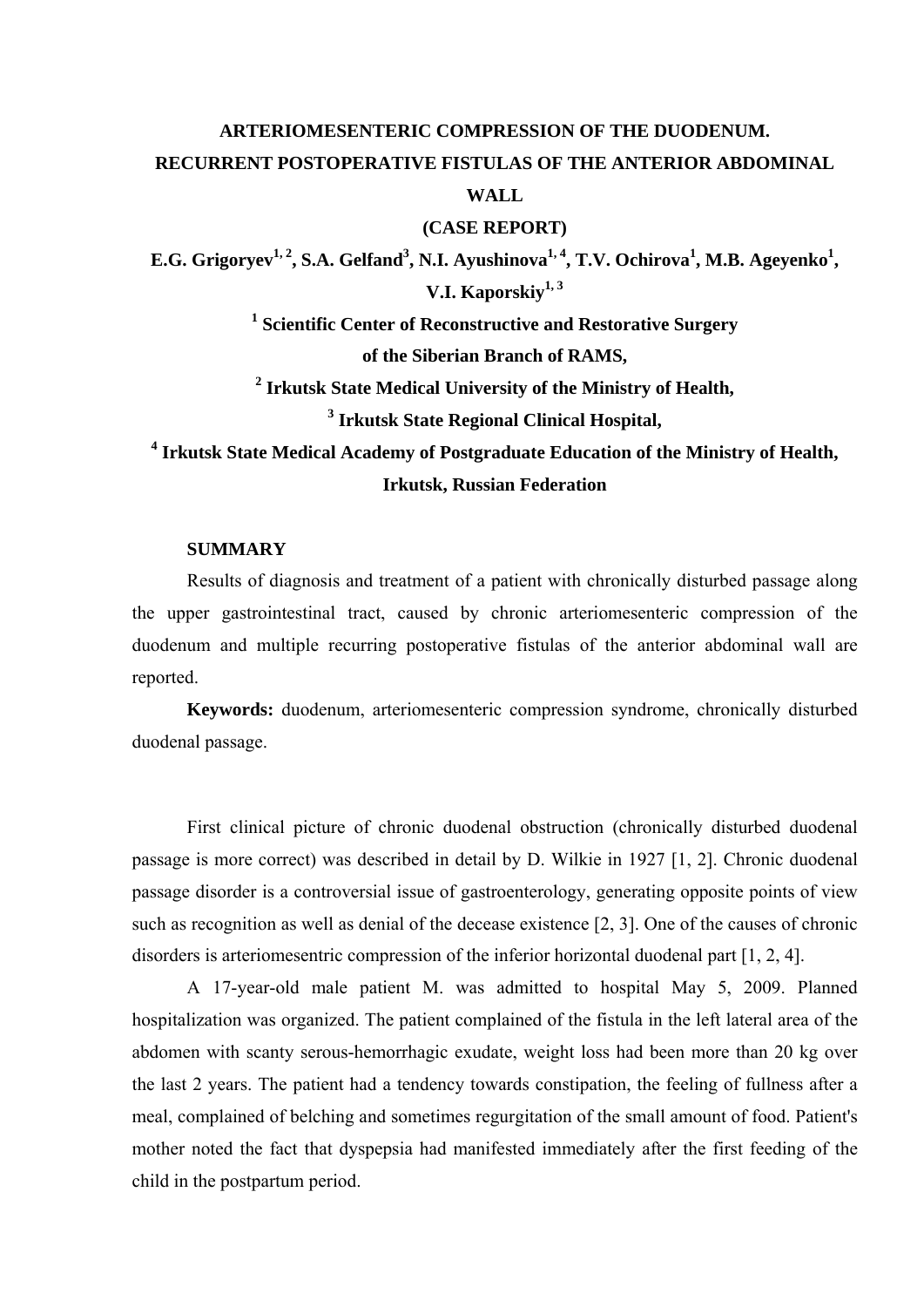#### **MEDICAL HISTORY**

Appendectomy for acute phlegmonous appendicitis using the approach of Volkovich-Dyakonov was performed in the surgery department at the place of residence on March 27, 2007. The early postoperative course was uneventful.

The patient was hospitalized 1 month later having infiltration and fistula of the postoperative scar with purulent exudate. Excision of the scar with a fistula was performed. However, the patient's condition did not improve, sub-febrile and febrile temperatures were persistent. The repeated abdominal ultrasound imaging revealed pelvic effusion. Diagnostic laparoscopy gave signs of enteritis and serous effusion in the lower abdomen. Effusion cell composition: lymphocytes, fungus spores. The patient was discharged after conservative treatment with improved result.

Over the next 6 months due to recurrent fistula of the anterior abdominal wall with suspected Crohn's disease the patent was diagnosed and operated on in a specialized clinical department. The lower midline exploratory laparotomy revealed no pathology. The fistulas in the anterior abdominal wall (right and left iliac areas) were excised. The patient recovered and was discharged.

However, the fistula in the left iliac region developed 3 months later. Excision was performed. The fistula recurred again.

Nuclear magnetic resonance imaging showed left retroperitoneal infiltration of up to 8 cm in diameter 1.5 year after the appendectomy. Excision of the fistula in the left iliac region was carried out. Histologic analysis of the excised tissue revealed signs of nonspecific inflammation.

However, the fistula recurred again. Biopsy of the left pectoral muscle marginal lymph nodes detected no specific pathology. Urologists examined the patient for the non-closed urachus but found no pathology. The patient was referred to the Septic Surgery Department of Irkutsk Regional Hospital.

Routine blood and urine tests together with repeated magnetic resonance imaging of the abdomen revealed no pathology.

The patient had no congenital deceases, drug or food allergies as well as bad habits. When being examined, he was calm, actively responded to questions and his condition was satisfactory. The patient had pale skin, body weight 45 kg, height 173 cm, the body mass index 13.1, normally shaped chest and mixed type of breathing (vesicular breathing in all lung fields when being auscultated). Peripheral lymph nodes were not enlarged. Blood pressure was 110/70 mm Hg and heart rate was 90 beats per min. Abnormal noise in the heart region was not detected. The patient had the white coated tongue and no mouth odor. The abdomen was pulled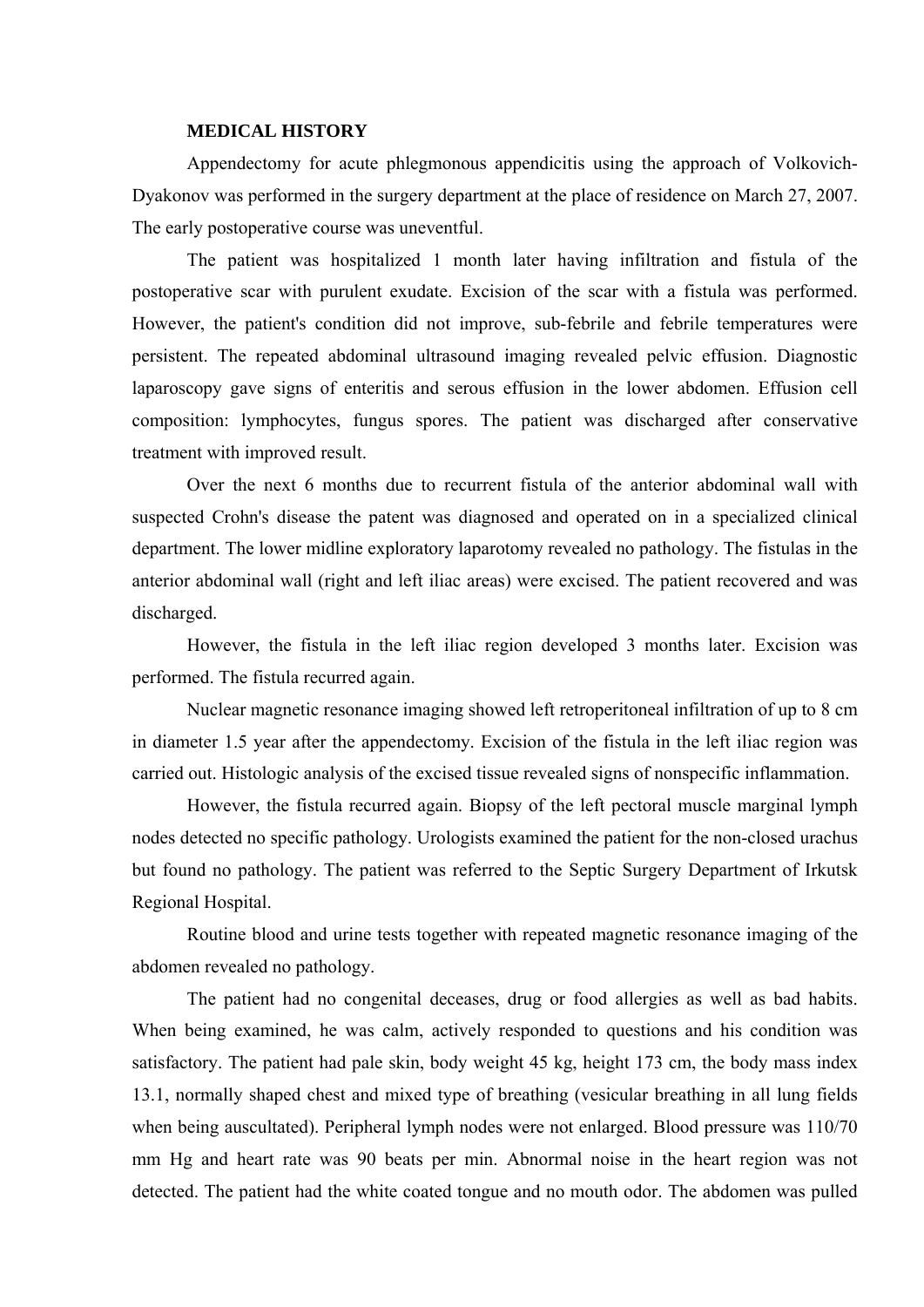in, and was involved in the respiratory act. There were multiple postoperative scars on the anterior abdominal wall and no hernia-like protrusions. In the left inguinal and lateral regions, the patient had an oblique post-operative scar of up to 15 cm length with the 2-cm-deep fistula of 1 cm diameter in its upper third with hyper granulated edges and serous hemorrhagic exudate (Fig. 1).

The lumbar region was not changed and effleurage was painless at both sides. The anus was closed, the sphincter tone was good, the ampoule was empty, and the stool was of normal color.

Taking into account the long medical history, the patient was going to have the whole gastrointestinal tract explored. Also, various specific infections had to be excluded. Blood, urine, and stool tests revealed no abnormalities.

The abdominal ultrasound showed no structural changes in parenchymal organs and no free fluid in the abdominal cavity and retroperitoneal space.

Fibrogastroduodenoscopy failed to pump the duodenal bulb up with the air and advance the device into the postbulbar part of the duodenum due to the pain. The duodenum seemed to be externally compressed.

Multispiral computed tomography of the abdomen revealed infiltration of subcutaneous fat and linear pattern of up to 10 mm width (fistula).

Excision of the blind ended fistula above the aponeurosis was performed May 20, 2009 (surgeon – S.A. Gelfand). Tissue sample was sent out for histologic examination. Conclusion No. 8474: productive chronic nonspecific inflammation of the fistula tissue, containing suture fragments.

More careful medical history collection revealed the fact that the patient ate small portions of food and couldn't eat rough foods due of the appearance of heaviness and pain in the epigastrium.

During contrast duodenography, the duodenum was tightly filled with barium as far as it goes to the left off the spine at the level of L3. Narrowing of the inferior horizontal part of the duodenum was revealed. Barium was regurgitated into the stomach (Fig. 2). Thirty minutes later, there was a normal passage of barium distal to the stenosis along the inferior horizontal part of the duodenum. Conclusion: X-ray signs of the duodenal arteriomesenteric compression.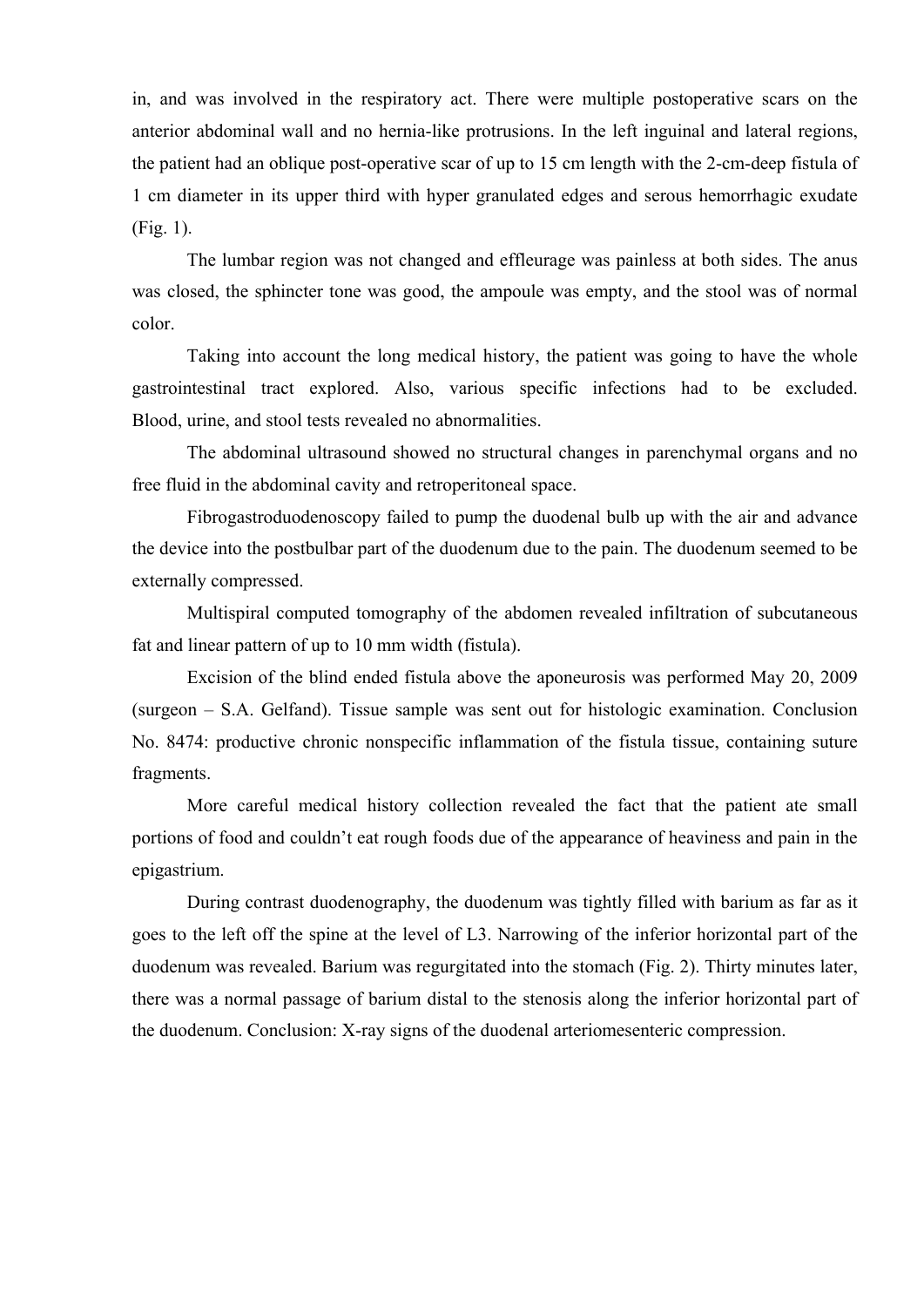

Fig. 1. Exterior view of the anterior abdominal wall of the patient M. on admission to the hospital.



Fig. 2. Duodenography image, patient M.

Abdominal angiography detected that the superior mesenteric artery aroused from the aorta at angles less than  $30^\circ$  (Fig. 3).

The patient underwent selective angiography of superior mesenteric artery May 26, 2009. The artery aroused from the aorta at an angle less than 30° (Fig. 3).

Taking into account the procedure data, the lack of specific signs of inflammation and the existence of clinically and instrumentally proven signs of the chronic duodenal passage disorder caused by arteriomesenteric compression, the decision on operative therapy had been taken.

The patient underwent Robinson operation (surgeon – E.G. Grigoryev). Full midline laparotomy was performed. The greater omentum mainly presented by the peritoneal duplication with small adipose tissue interlayers (sign of dystrophy) was fixed in the right iliac region. The greater omentum was dissected. The fragment of the omentum tissue was resected for the further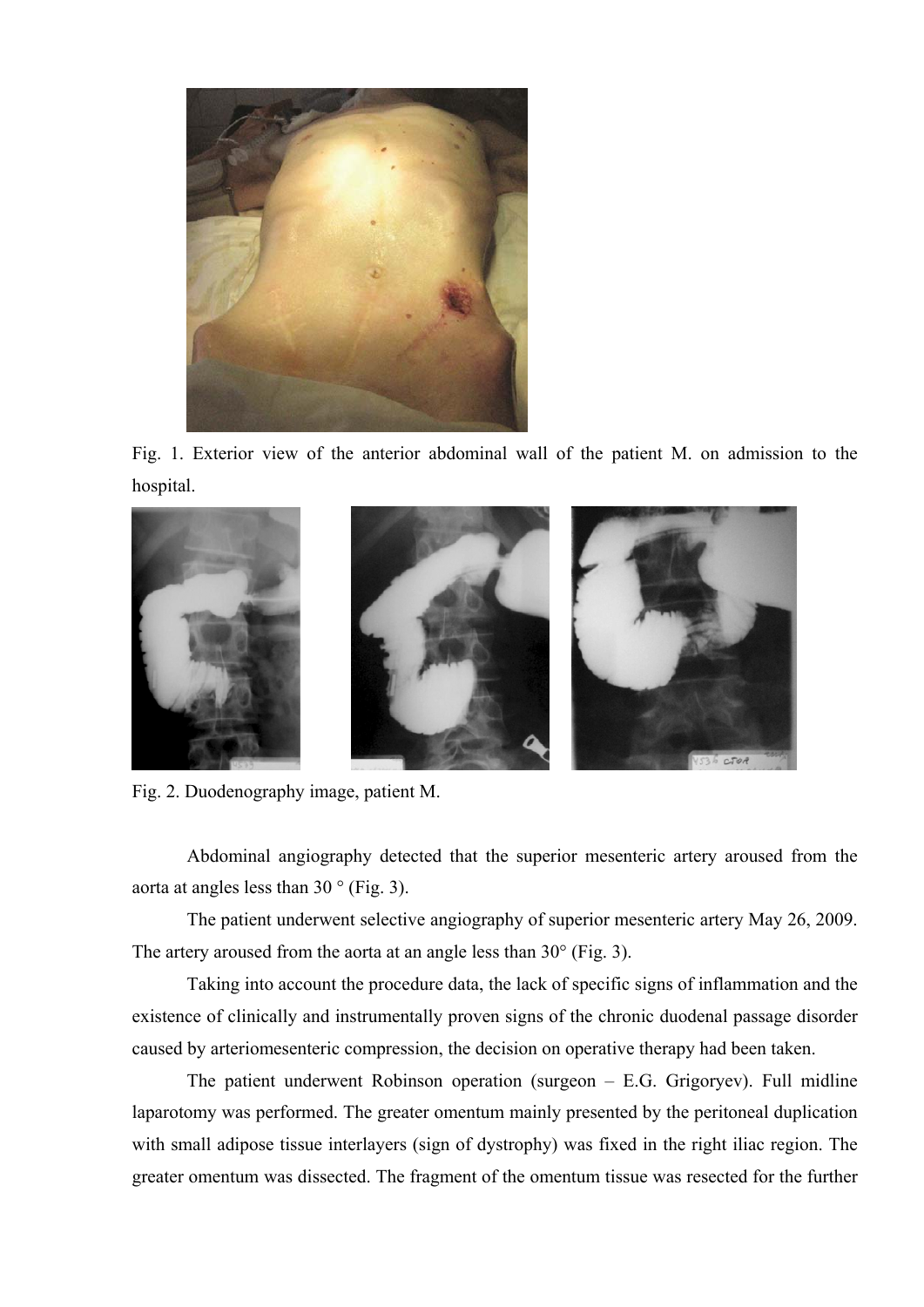histologic examination. Loops of the small intestine appeared to be collapsed. The elements of the Treytz ligament were cut. Vertical and inferior horizontal duodenal parts were mobilized using the Kocher – Senchillo-Yaverbaum maneuver. Those parts of the duodenum were dilated and the duodenal wall was hypertrophied. The significant difference between the duodenal diameter before the mesenteric vascular bundle and the one to the left of the bundle could be seen. The uncinate process of the pancreas was unusually enlarged and had a well-preserved structure. Jejunum was divided 10 cm off the duodenojejunal junction. The proximal segment of the duodenum was moved to the right of the mesenteric vessels and to the lower abdominal cavity through a window in the mesocolon closer to the right flexure. End-to-end duodenojejunal anastomosis was formed using uninterrupted extramucosal suture (thread 3.0, needle 20) (Fig. 4). The afferent loop was fixed to the mesentery of the transverse colon. Nasoduodenal tube was installed. Drainage tubes were placed under the liver and into the pelvis. The anterior abdominal wall was closed.

Postoperative course gave clinical duodenal passage disturbance, which was managed by conservative gastrokinetiс therapy, tube feeding, correction of electrolytes and blood proteins and physiotherapy. The nasoduodenal tube was removed 10 days later. The patient put 700 grams on within a week of self-feeding. The midline laparotomy wound healed by primary intention. The wound in the left iliac region was clean and healing by secondary intention. Histologic conclusion No. 9192: the 1st fragment (the resected part of the greater omentum) is the adipose tissue with fibrous interlayers and suture fragments, the 2nd fragment is the small intestine wall tissue in the state of chronic active inflammation with focal surface erosion.

The repeated blood tests detected no pathological changes. Fifty one day after the admittance and 28 days after the surgery, the patient put 1 kg on and was discharged in the satisfactory condition at the place of residence (Khabarovsk Territory) (Fig. 5).

Subsequently, the patient had not sought treatment in our hospital.



Fig. 3 Angiography of the aorta and superior mesenteric artery.  $1 - \text{aorta}$ ,  $2 - \text{superior}$ mesenteric artery, 3 — right hepatic artery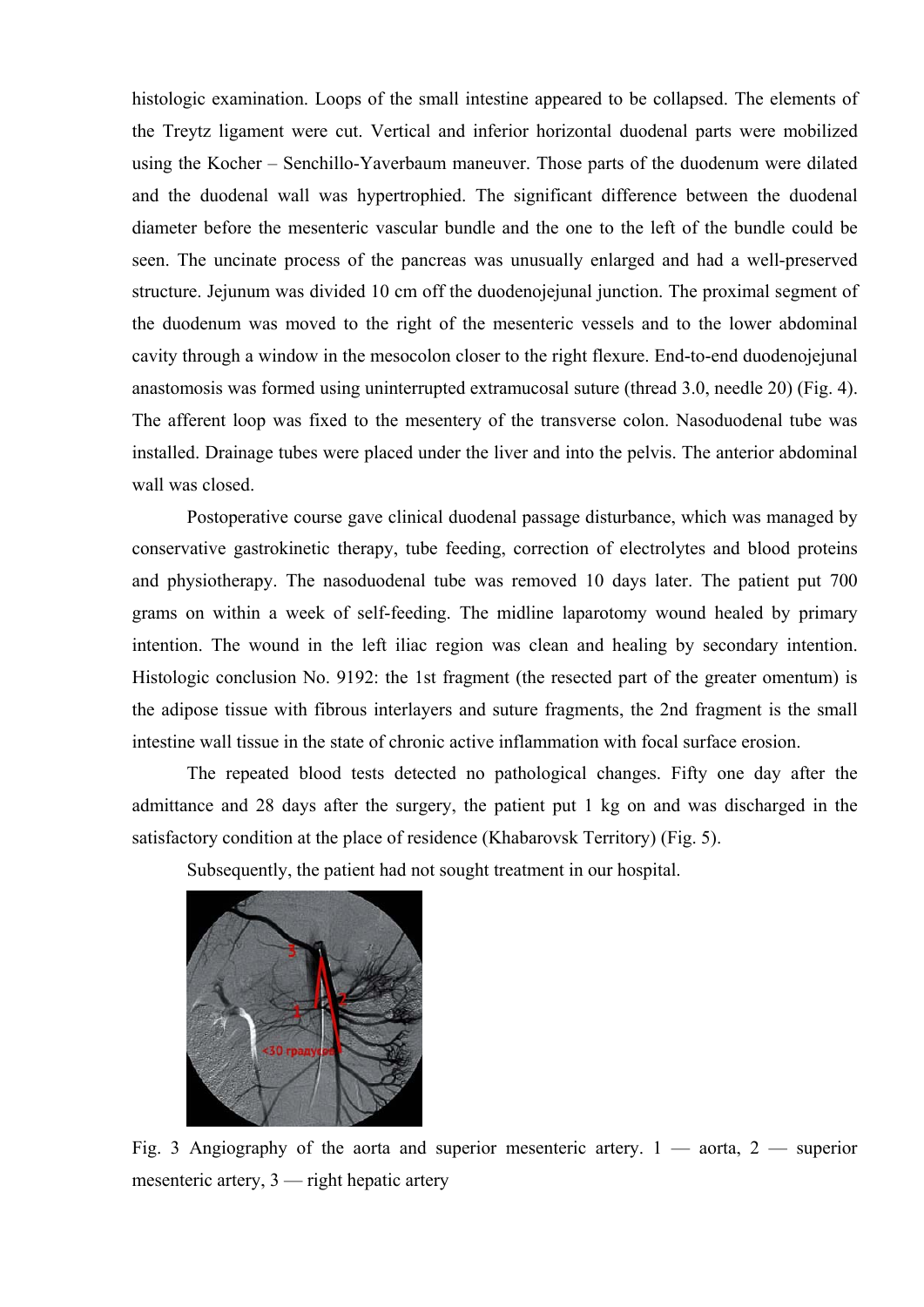

Fig. 4 Duodenojejunal anastomosis (1), transverse colon (2)



Fig. 5 Patient M., the day of discharge

The final diagnosis.

The principal diagnosis: chronic arteriomesenteric compression of the lower horizontal duodenal part.

Complications: subcompensated chronic duodenal passage disorder, cachexia (body mass index 13.1).

The secondary diagnosis: recurrent postoperative fistulas of the anterior abdominal wall.

Thus, the passage disturbance along the gastrointestinal tract in this patient has been traced since infancy. Collection of medical history and diagnostic examinations revealed the cause of the duodenal motor-evacuation disorders and let us perform effective surgical correction. Etiology for the continuous recurrence of the fistula in the post-operative scars of the anterior abdominal wall cannot be fully described (Crohn's disease is excluded with a high